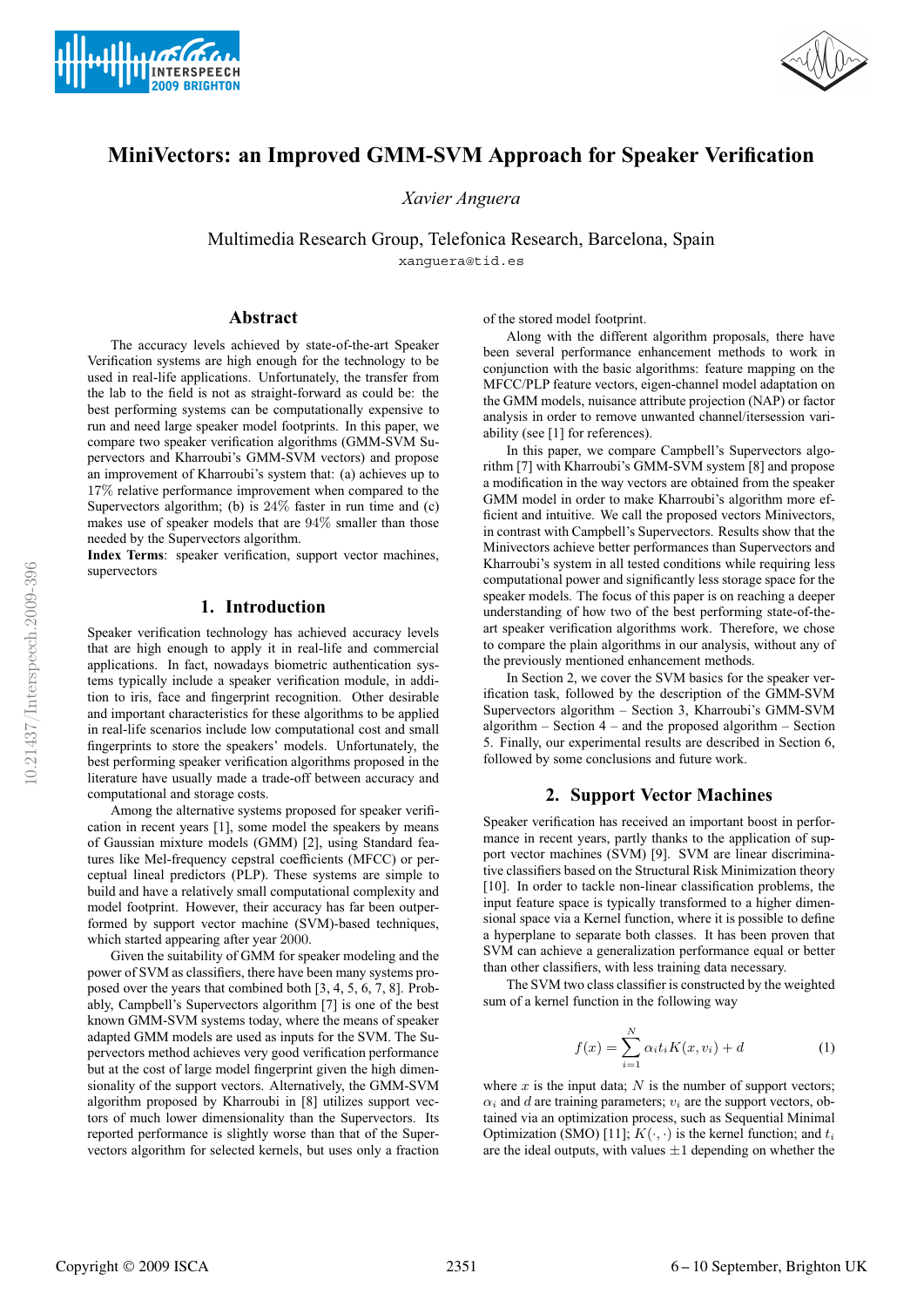accompanying support vectors belong to class 0 or 1. Overall, the parameters are subject to the constraint:  $\sum_{i=1}^{N} \alpha_i t_i = 0$ .

The kernel function must satisfy the Mercer's condition, such that:

$$
K(x, v_i) = b(x)^t b(v_i)
$$
 (2)

where  $b(\cdot)$  is the mapping that converts each data vector x from the input feature space into the high-dimensional SVM space (also called the expansion space). The SVM optimization process finds a hyperplane in the expansion space that can effectively separate between the two classes with maximum margin. Such hyperplane is defined by the support vectors,  $v_i$ , that are special data points chosen from the training data. At the evaluation stage, each input vector  $x$  is classified to class 0 or 1 acccording to the sign of  $f(x)$ .

Two of the most commonly used kernels in speaker verification are the linear kernel and the radial basis function (RBF) kernel, given by Equations 3 and 4, respectively.

$$
K(x, v_i) = x \cdot v_i \tag{3}
$$

$$
K(x, v_i) = \exp[-\frac{1}{2\sigma}(x - v_i)^2]
$$
 (4)

where  $\sigma$  is the standard deviation of the radial basis function.

## **3. GMM-SVM Supervectors**

The concept of GMM-SVM Supervectors for speaker verification was introduced by Campbell in 2006 [7] in order to combine the generative power of GMM with the discriminative properties of SVM. Since its proposal, GMM-SVM Supervectors have been successfully used by many researchers and have been combined with techniques such as nuisance attribute projection (NAP) [7] and factor analysis for further enhanced performance.

In this section, the basic GMM-SVM Supervectors technique is described. The SVM vectors for all of the systems described in this paper are derived from a universal background model (UBM). A UBM is a Gaussian Mixture Model (GMM) trained using acoustic data of different speakers, in order to model the acoustics of speech. Figure 1b illustrates the process behind the GMM-SVM Supervectors, which in enrolment phase proceeds as follows:

- 1. Acoustic feature vectors  $X$  are extracted from all available training utterances of the enroling speaker.
- 2. A GMM model  $\lambda$  with M Gaussians is obtained via MAP adaptation [12] (means only) from a UBM model.
- 3. A supervector  $V_X$  is constructed for speaker S by concatenating the N-dimensional means – typically normalized by the corresponding standard deviation of each of the Gaussian mixtures in the adapted GMM model. For a GMM model composed of M Gaussian mixtures, it results in a  $M * N$  dimensional vector.
- 4. An SVM classifier is trained using the  $V_X$  vectors computed for the target speaker as positive examples (class  $t = +1$ , and a set of impostor speaker vectors  $V_I$ (common to all enrolment speakers) as negative examples (class  $t = -1$ ).
- 5. The UBM model and the SVM parameters are stored as the speaker's fingerprint.

On verification stage, given an input speech utterance – converted to a feature vector sequence –, and a speaker model



Figure 1: *Supervectors and Kharroubi's vectors creation diagram.*

to be verified, the steps  $2 - 3$  of the procedure above are executed. The result is a Supervector, generated from the input sequence using the stored UBM model. The Supervector is evaluated against the speaker's SVM and a decision is made whether the enroled speaker and the input speech came from the same speaker (positive) or not (negative).

## **4. Kharroubi's GMM-SVM vectors**

A few years before Campbell *et al.* proposed the Supervectors for speaker verification, Kharroubi *et al.* [8] proposed in 2001 a way to combine SVM with GMM models, as shown in Fig. 1a. In the enrolment phase, Kharroubi's process is as follows:

- 1. Acoustic feature vectors  $X$  are obtained for the enroling speaker (same as in the Supervectors method).
- 2. A GMM model  $\lambda$  with M Gaussian Mixtures is obtained from the UBM model  $\bar{\lambda}$  via MAP adaptation of means.
- 3. For each speech feature sequence  $X$ , an SVM input vector  $V_X$  is initialized to have size  $2 * M$  with all values initially set to 0. Each element in the vector,  $V_X[m]$ , represents each one of the Gaussian mixtures in the  $\lambda$  and  $\lambda$ models, respectively.
- 4. For each feature vector  $x_i$  in feature sequence  $X$ :
	- Find the Gaussian mixture  $g_i \in \lambda$ ,  $\bar{\lambda}$  that maximizes the probability of the vector  $x_i$ , *i.e.*:

$$
S_{max} = \max_{g_j} \log[\mathcal{P}(x_i|g_j)] \tag{5}
$$

- Accumulate in the appropriate vector position  $V_X[m_{max}] = V_X[m_{max}] + S_{max}$  where  $m_{max}$  $g_j$  if  $g_j \epsilon \lambda$  and  $m_{max} = g_j + M$  if  $g_j \epsilon \overline{\lambda}$
- 5. Normalize the vector  $V_X$  by the number of frames in X
- 6. Train an SVM classifier using the  $V_X$  vectors computed for the target speaker as positive examples (class  $t =$  $+1$ ) and a set of impostor speaker vectors  $V_I$  (common to all enrolment speakers) as negative examples (class  $t = -1$ ).
- 7. Save the GMM and UBM models, and the SVM parameters as the speaker's fingerprint

In the test phase, steps 4−5 of the procedure above are carried out in order to create a vector  $V<sub>Y</sub>$  (using a speaker's GMM and UBM models) from test feature vectors  $Y$ , which will be the input to the SVM. The vector  $V_Y$  is classified using the SVM in order to determine whether it was produced by the SVM speaker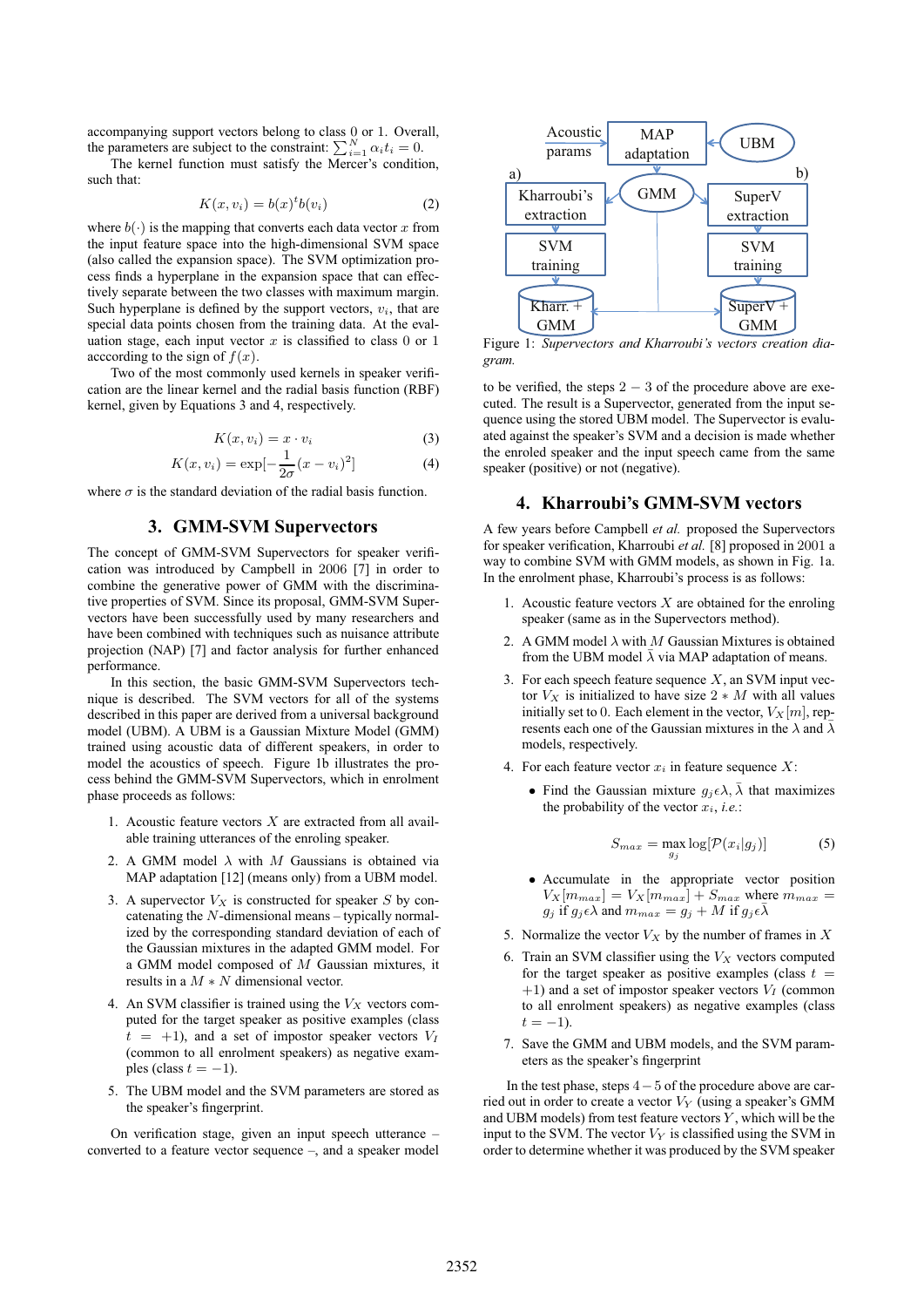or not. Note that there is no need here to recompute any GMM model, in contrast with the creation of Supervectors.

In both SVM methods, it is important to use a common UBM model for all speakers enroled in the system and the same set of impostor speakers when training the SVM classifiers.

## **5. Proposed Minivectors Algorithm**

Kharroubi's algorithm offers a few interesting advantages when compared to the Supervectors method. In particular, significantly smaller speaker fingerprints and lower computational needs. However, the Supervectors algorithm proposes an intuitive process to generate the vectors: the Supervectors represent the speaker by the mean vectors, which is a direct mapping of the GMM model for the speaker.

In this section, we propose a modified version of Kharroubi's algorithm (which we call the Minivectors algorithm) that addresses the most important observed limitations of Kharroubi's original method:

- **Lack of normalization:** The resulting V<sup>∗</sup> vectors (*i.e.* any of the enrolment, impostor or test vectors) have values ranging from zero to some negative log likelihood value (not well defined) after its final normalization. This value is speaker dependent as it is computed from the evaluation of the GMM/UBM models. The use of non-normalized input vectors is suboptimum for training the SVM.
- **Log-likelihoods contradiction:** The best log-likelihood value  $\log[\mathcal{P}(x_i|g_j)]$  is added to the appropriate position in the  $V_*$  vector. Such vector positions grow negatively in value by accumulating log-likelihood values which, in turn, are less negative the better the evaluated frame is matched by the selected Gaussian.
- **Indirect mapping:** The V<sup>∗</sup> vectors do not to represent a direct and intuitive mapping from all the information contained in each speaker's GMM model to the vector space, which could be thought of leading to some information loss as only the relative importance of the GMM Gaussians is stored in the vectors used in the SVM training.

Motivated by the limitations above, we propose a modification in the definition of the  $V_*$  vectors: instead of adding the best log-likelihood value to the best Gaussian's position in the  $V_*$  vectors, we propose adding  $+1$  instead. By doing so, the final normalized vector will have values ranging from  $[0, 1]$ , much more appropriate for SVM training, thus addressing the first limitation. As the same value is added for every frame, there is no ambiguity on how well a Gaussian matches a frame and its contribution to the corresponding position in the vector position. Therefore, solving also the second limitation.

Finally, the impact that the proposed modification has on the third limitation is illustrated in Figure 2, where 3 vectors are shown from the training utterances of two different subjects: the first two vectors belong to the same speaker whereas the last vector is from a different speaker.

In order to reduce noise in the plots, the data of 10  $V_*$  vectors from the same speaker has been averaged, and the final plot has been also low-pass filtered along the frames axis. Note how similar are the resulting plots for the same speaker and how different from the plot of the different speaker. In addition, note how the UBM model  $\bar{\lambda}$  hardly gets any frames assigned to. However, when carrying out tests without the UBM part in the vectors, we obtained significantly worse performance. Thus, there seems to be valuable information carried by the UBM part of the vectors.



Figure 2: *SVM vectors comparison for* 2 *different speakers.*

## **6. Experiments**

The experiments presented in this paper were conducted using the TelVoice [13] database, which consists of 59 speakers (39 male and 20 female) and 10 phone calls per speaker that took place in different sessions separated by up to one year. Each session consists of 10 spoken items, varying from isolated digits, strings of digits, connected digits, phrases, and free speech. Some items (like personal ID) the same values are spoken by multiple speakers to simulate impostor recordings.

All models are built from a 256 Gaussian UBM model trained from telephone speech gathered from a non-public database. In the algorithm tests, we use the cell phone recordings from the Telvoice database, where speakers say their (right or wrong) cell phone number. These recordings include both isolated digits and strings of digits and were selected to simulate a voice-based pin code authentication test. Adaptation to speaker models (via MAP adaptation) is achieved with 6 utterances of the speaker's cell phone number recorded over two different sessions. These same utterances were used as positive examples in training the SVM models, in addition to 100 impostor speaker utterances – different that the ones in the tests – used as negative examples. The SVM classifiers were trained by means of the *sequential minimal optimization* algorithm proposed by [11].

We ran both true and impostor trials. True trials were collected from the recordings of each speaker's own cell phone number for sessions not included in the training, with a total of 872 tests. Impostor trials used all available recordings of impostors uttering the tested speaker's cell phone number (a total of 873 tests). The features used were MFCC with 26 features extracted every 12ms with a 20ms Hamming windowing.

#### **6.1. Experimental Results**

Results of comparison tests between the three systems are shown in Tables 1, 2 and Fig. 3. Fig. 3 depicts the DET plots and DCF points for the three compared algorithms using linear and RBF kernels. Table 1 contains the equal error rate (EER) and the resulting detection cost function (DCF) with  $C_{miss} = C_{fa} = 1$  and equal priory probabilities. Note how the proposed algorithms achieves the best performance using either